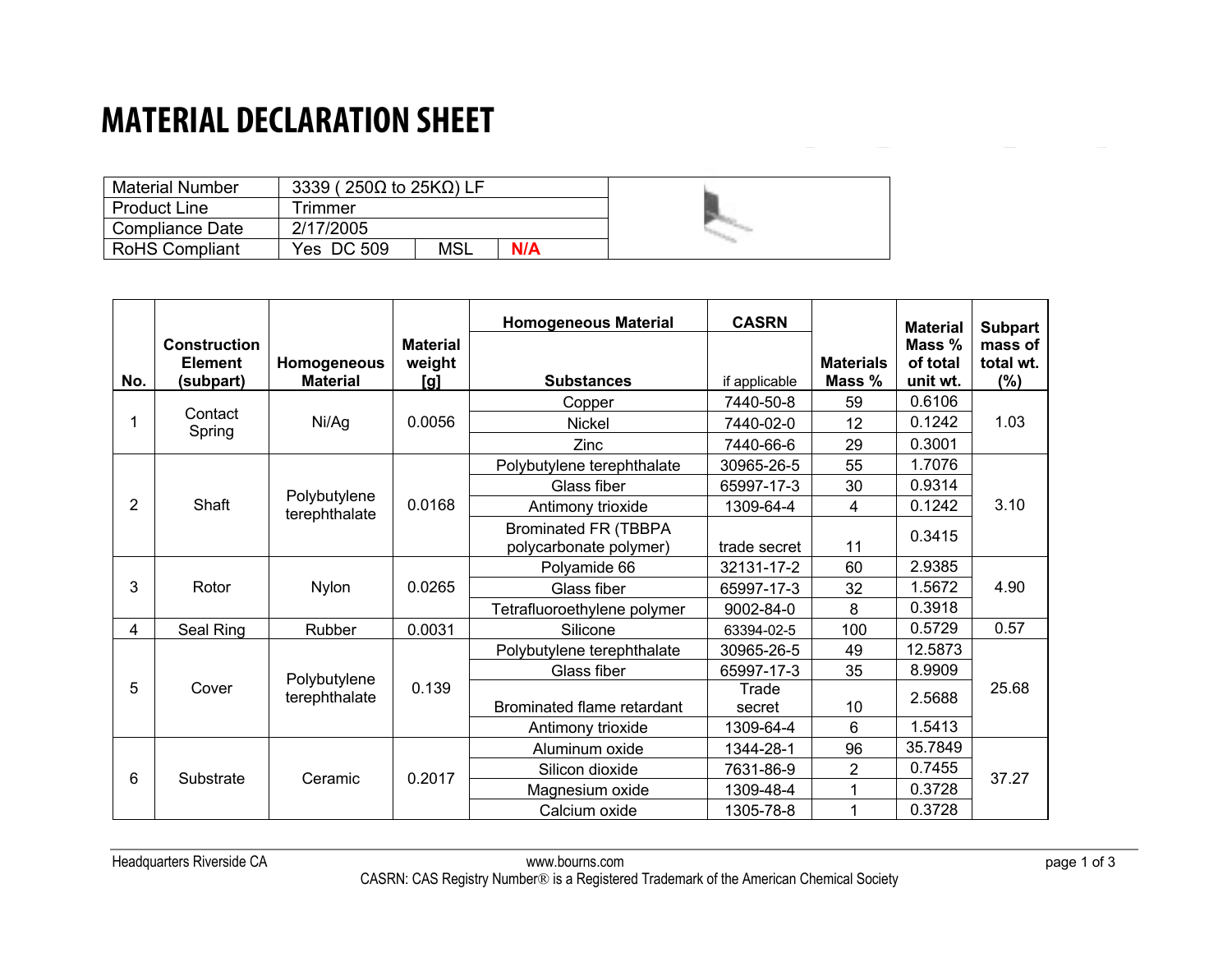# MATERIAL DECLARATION

| $\overline{7}$ | Drive Wheel      | Rubber  | 0.0022 | Silicone Rubber             | 63394-02-5   | 100            | 0.4066 | 0.41  |
|----------------|------------------|---------|--------|-----------------------------|--------------|----------------|--------|-------|
|                |                  | Nylon   | 0.0223 | Polyamide 66                | 32131-17-2   | 60             | 2.4727 | 4.12  |
| 8              | Insert           |         |        | Glass fiber                 | 65997-17-3   | 30             | 1.2364 |       |
|                |                  |         |        | Carbon black                | 7440-44-0    | $\overline{2}$ | 0.0824 |       |
|                |                  |         |        | Tetrafluoroethylene polymer | 9002-84-0    | 8              | 0.3297 |       |
|                |                  |         |        | Cycloaliphatic epoxide      | trade secret | 40             | 4.6202 |       |
| 9              | Poting           | Epoxy   | 0.0625 | Polyetherpolyol resins      | 39072-02-1   | 15             | 1.7326 | 11.55 |
|                |                  |         |        | Silicon dioxide             | 67762-90-7   | 25             | 2.8876 |       |
|                |                  |         |        | Hydrated alumina            | 21645-51-2   | 20             | 2.3101 |       |
|                |                  |         |        | Silver                      | 7440-22-4    | 82             | 0.3031 |       |
| 10             | Termination      | Ink     | 0.002  | Boron                       | 7440-42-8    | $\overline{2}$ | 0.0074 | 0.37  |
|                | Ink              |         |        | <b>Bismuth</b>              | 7440-69-9    | 14             | 0.0517 |       |
|                |                  |         |        | <b>Barium</b>               | 7440-39-3    | $\overline{2}$ | 0.0074 |       |
|                |                  |         | 0.0043 | Silver                      | 7440-22-4    | 27.5           | 0.2185 | 0.80  |
|                |                  |         |        | Boron                       | 7440-42-8    | 16             | 0.1271 |       |
|                |                  |         |        | Silicon                     | 7440-21-3    | 16             | 0.1271 |       |
|                |                  |         |        | <b>Barium</b>               | 7440-39-3    | 4              | 0.0318 |       |
|                |                  |         |        | Carbon                      | 7440-44-0    | 3              | 0.0238 |       |
|                |                  |         |        | Calcium                     | 7440-70-2    | 7              | 0.0556 |       |
| 11             | Resistive Ink    | Ink     |        | Ruthenium dioxide           | 12036-10-1   | 16             | 0.1271 |       |
|                |                  |         |        | Titanium                    | 7440-32-6    | 0.2            | 0.0016 |       |
|                |                  |         |        | Magnesium                   | 39409-82-0   | 0.6            | 0.0048 |       |
|                |                  |         |        | Carbon                      | 7440-44-0    | 0.5            | 0.0040 |       |
|                |                  |         |        | Copper                      | 7440-50-8    | 1.1            | 0.0087 |       |
|                |                  |         |        | Manganese                   | 7439-96-5    | 1.1            | 0.0087 |       |
|                |                  |         |        | Aluminum                    | 7429-90-5    | $\overline{7}$ | 0.0556 |       |
|                |                  |         |        | Copper                      | 7440-50-8    | 99.999         | 9.5545 |       |
| 12             | <b>Terminals</b> | Copper  | 0.0517 | Oxygen                      | 7782-44-7    | 0.001          | 0.0001 | 10.18 |
|                |                  | Plating | 0.0034 | Tin                         | 7440-31-5    | 100            | 0.6283 |       |